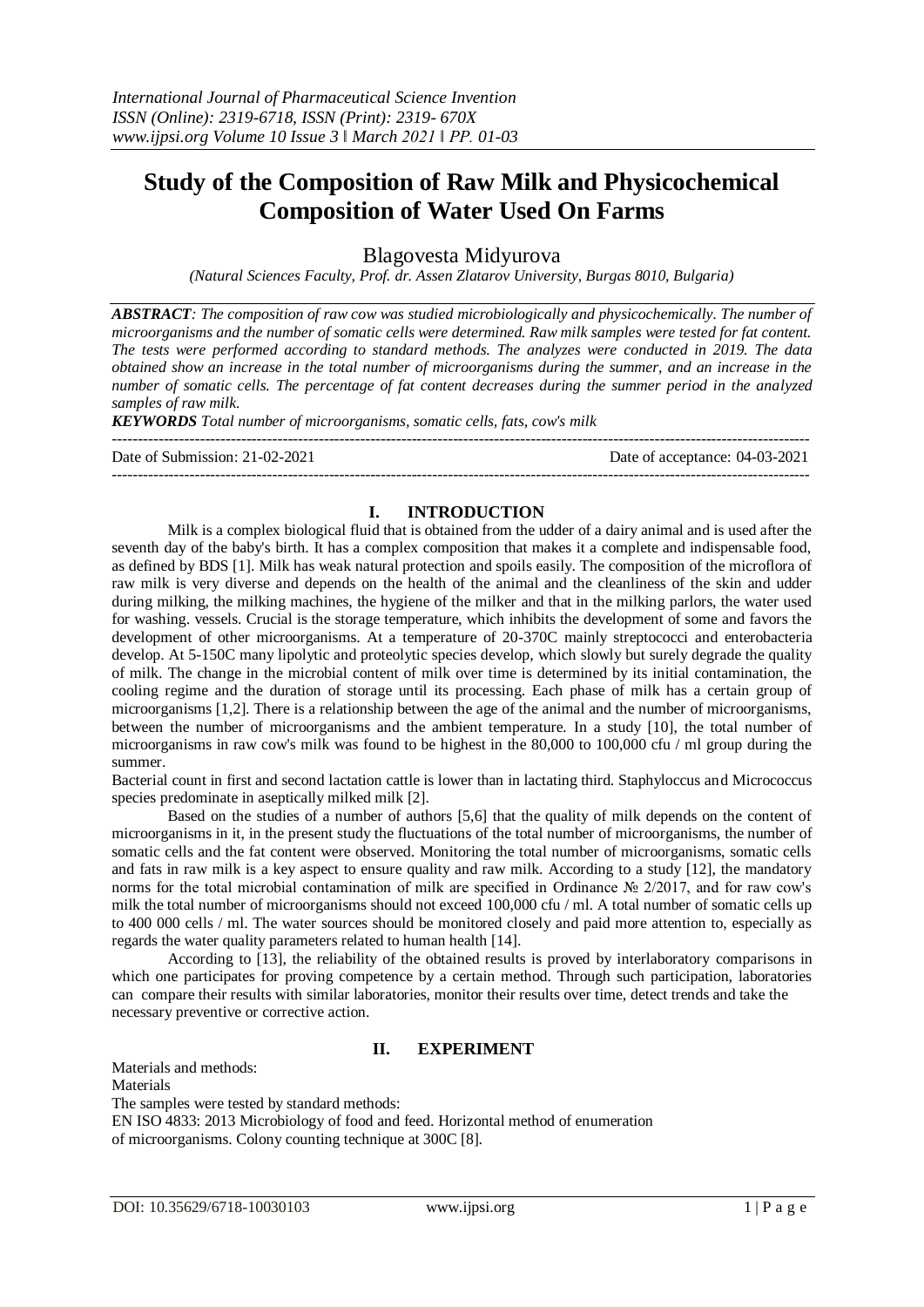EN ISO 13366-1 Milk. Enumeration of somatic cells. Part 1:Microscopic method (Reference method) [7].

ISO 2446 Milk - determination of fat content. Routine method (method of Gerber) [9].

#### **III. RESULTS AND DISCUSSION**

There are various factors for inoculating milk with microorganisms. According to [5], the sources of contamination of milk are very different. The most important of these are the udder and skin of the dairy animal, the litter of the animals, the milking equipment and milking installations, the work clothes of the milkers, the fodder, the water and others. Additional contamination of milk with microorganisms is harmful both for its processing and for the quality of the obtained dairy products. According to Munich et al. [4] The presence of saprophytic micro-organisms in raw milk indicates the level of hygiene during its production, the cleanliness of the milking parlor, the storage and transport conditions. Temperature is a factor that affects bacterial growth in raw milk. In a study [10] it turned out that the dairy season in the country is the factors that influence the total number of microorganisms in raw cow's milk. Compared with the summer season, for the winter season the number of microorganisms is lower.

Parameters of water used for clean of apparatus equipment is pH -7.3, nitrite (0.50mg/l), nitrate (50mg/l), Mn (50 $\mu$ g/l), Al (200  $\mu$ g/l) and conductivity (2000 $\mu$ S/cm). They were analyzed using the standard water analysis methods [14]. The fulfillment of the requirements of this ordinance must not allow direct or indirect deterioration of the existing quality of drinking water according to indicators related to health, as well as increase of the pollution of the natural waters, intended for drinking and household water supply.

Table 1 presents the data obtained from the 56 raw milk samples tested. Table 1 shows the minimum and maximum value obtained for the analysis period. The lowest value obtained for the total number of microorganisms 66,000 cfu / ml in February and the highest in July 98,000 cfu / ml. In a study [11], the lowest values were 7.2.10<sup>5</sup> cfu / ml for buffalo and 9.9.10<sup>5</sup> cfu / ml for goat's milk. From the obtained results a satisfactory microbial contamination of the examined milk samples is established, which testifies to the good sanitary hygienic condition of the milk production and the adequate application of the refrigeration treatment of the milk. The higher total microbial contamination of goat's, sheep's and buffalo's milk compared to cow's milk is due to the specific breeding and milking conditions of the animals [11].

Spore [12] determined that the fat content of the tested samples was  $3.5\% \pm 0.1$  for the month of June and corresponded to the norms for fat content in raw cow's milk.

In the study, the fat content varied from 3.2% in June to 4.1% in January. The lowest fat content is in June. The highest of the values obtained on this indicator in January averaged  $3.6 \pm 0.2$ %. Then again in June, a period during which the cattle are on free grazing, and in combination with the high temperature, the fat content is the lowest.

According to a study [12], the average content of somatic cells is again highest during the summer period, when the total number of microorganisms is highest.

| <b>Samples</b> | Minimum<br>cfu / ml | number | - of | OBM | Maximum<br>number<br>cfu / ml | οt | OBM | Average<br>OBM cfu $/$ ml | value |
|----------------|---------------------|--------|------|-----|-------------------------------|----|-----|---------------------------|-------|
| Raw caw milk   | 66 000              |        |      |     | 98 000                        |    |     | 85 300                    |       |

| <b>Table 1.</b> Total number of microorganisms in raw milk $(n = 56)$ |  |
|-----------------------------------------------------------------------|--|
|                                                                       |  |

| Samples<br>Raw caw milk | Fat<br>$(x \pm sd)$<br>(%) | Minimum obtained value of fat<br>$(\%)$ | Maximum obtained value of fat<br>$(\% )$ |
|-------------------------|----------------------------|-----------------------------------------|------------------------------------------|
| January                 | $3,8 \pm 0,2$              | 3,6                                     | 4,1                                      |
| June                    | $3,5 \pm 0,1$              | 3,2                                     | 3,8                                      |
| October                 | $3,6 \pm 0.2$              | 3,4                                     | 3,9                                      |

**Table 2.** Fat content in raw cow's milk samples  $(n = 56)$